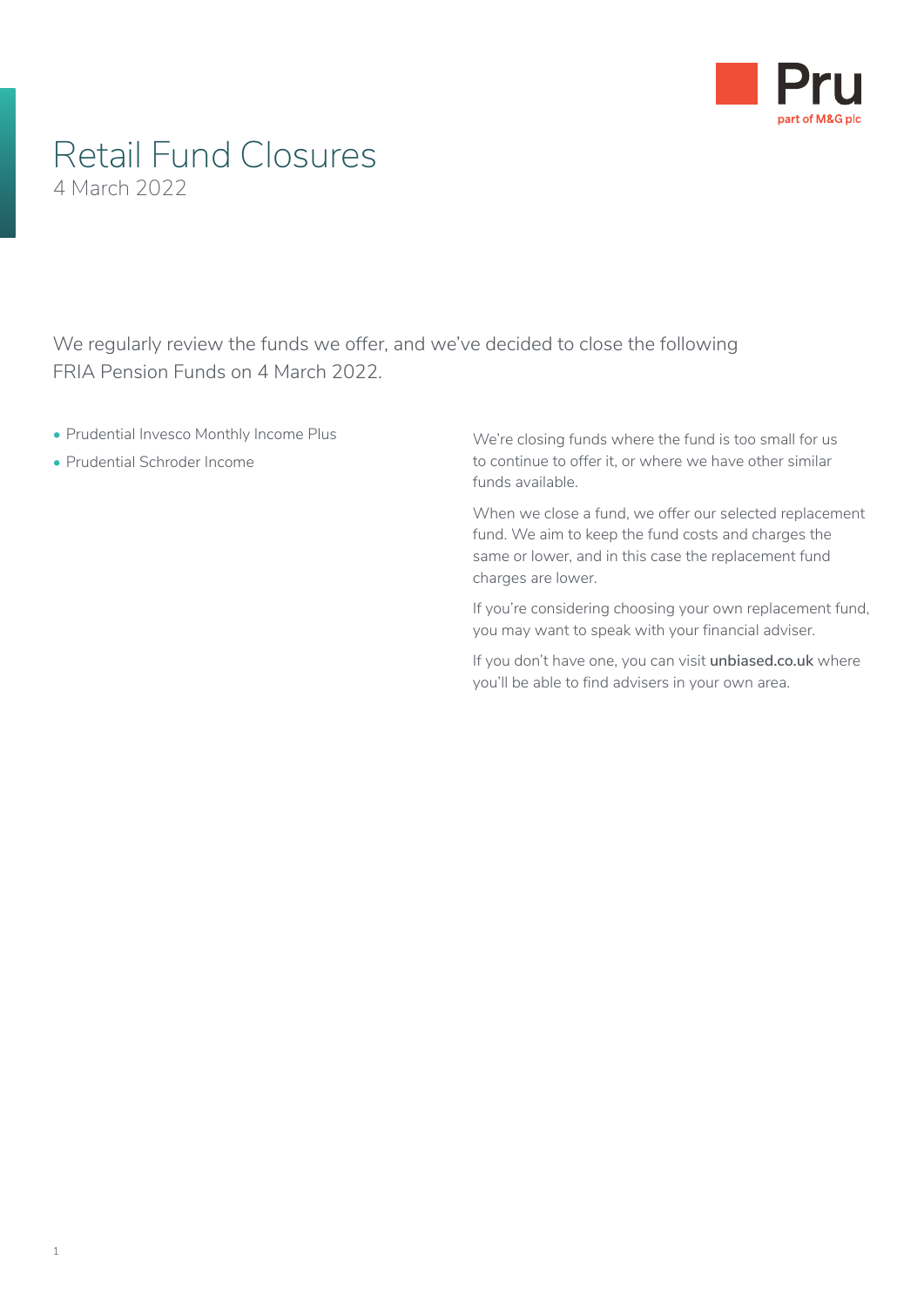| <b>Closing fund</b>                                                                                                                                                                                                                                                                                                                                                           | Replacement fund                                                                                                                                                                                                                                                                                                                                                                                                                                                                                                                                                                                                                                                                                                                                                             |  |
|-------------------------------------------------------------------------------------------------------------------------------------------------------------------------------------------------------------------------------------------------------------------------------------------------------------------------------------------------------------------------------|------------------------------------------------------------------------------------------------------------------------------------------------------------------------------------------------------------------------------------------------------------------------------------------------------------------------------------------------------------------------------------------------------------------------------------------------------------------------------------------------------------------------------------------------------------------------------------------------------------------------------------------------------------------------------------------------------------------------------------------------------------------------------|--|
| <b>Prudential Invesco Monthly Income Plus</b>                                                                                                                                                                                                                                                                                                                                 | <b>Prudential M&amp;G Optimal Income</b>                                                                                                                                                                                                                                                                                                                                                                                                                                                                                                                                                                                                                                                                                                                                     |  |
| Objective: The investment strategy of the fund is to<br>purchase units in the Invesco Monthly Income Plus<br>Fund (UK) – the underlying fund.                                                                                                                                                                                                                                 | Objective: The investment strategy of the fund is to<br>purchase units in the M&G Optimal Income Fund - the<br>underlying fund.                                                                                                                                                                                                                                                                                                                                                                                                                                                                                                                                                                                                                                              |  |
| Underlying Fund Objective: The fund aims to achieve<br>income and capital growth over the medium to long<br>term (3 to 5 years plus). The fund invests at least 80%<br>of its assets globally in corporate and government debt<br>securities (including investment grade, non-investment<br>grade and unrated) and shares or other equity related<br>securities of companies. | Underlying Fund Objective: The fund aims to provide a<br>higher total return (the combination of capital growth<br>and income), net of the Ongoing Charge Figure, than<br>the average return of the IA £ Strategic Bond Sector,<br>over any five-year period. At least 50% of the fund is<br>invested, directly or indirectly through derivatives, in<br>debt securities, including investment grade bonds, below<br>investment grade, unrated securities and Asset Backed<br>Securities. These securities can be issued or guaranteed by<br>governments and their agencies, public authorities, quasi-<br>sovereigns, supranational bodies and companies from<br>anywhere in the world, including Emerging Markets. These<br>securities can be denominated in any currency. |  |
|                                                                                                                                                                                                                                                                                                                                                                               | Other investments may include:<br>• up to 20% of the fund in equities; and<br>· other transferable securities, cash, and near cash, directly<br>or via collective investment schemes (including funds<br>managed by M&G).                                                                                                                                                                                                                                                                                                                                                                                                                                                                                                                                                    |  |
|                                                                                                                                                                                                                                                                                                                                                                               | There are no credit quality restrictions applicable to the fund's<br>investments. At least 80% of the fund is in sterling or hedged<br>back to sterling. Derivatives may be used for investment<br>purposes, efficient portfolio management and hedging.                                                                                                                                                                                                                                                                                                                                                                                                                                                                                                                     |  |
| Prudential potential reward and risk indicator<br>3                                                                                                                                                                                                                                                                                                                           | Prudential potential reward and risk indicator<br>3                                                                                                                                                                                                                                                                                                                                                                                                                                                                                                                                                                                                                                                                                                                          |  |
|                                                                                                                                                                                                                                                                                                                                                                               |                                                                                                                                                                                                                                                                                                                                                                                                                                                                                                                                                                                                                                                                                                                                                                              |  |

Our risk ratings are based on our expectation of future volatility (the chance of short-term fluctuations up and down in the value of a fund). They don't take into account other types of investment risks you may face such as the effects of inflation. We rate funds on a scale of 1-6 with 1 being the lowest risk rating and 6 being the highest. We regularly review our risk ratings and we may change them in the future.

| Fund costs and charges |       | Fund costs and charges |          |
|------------------------|-------|------------------------|----------|
| AMC:                   | 1.55% | AMC:                   | 1.35%    |
| <b>Further Costs:</b>  | 0.17% | <b>Further Costs:</b>  | $0.00\%$ |
| Yearly Total Charge:   | 1.72% | Yearly Total Charge:   | 1.35%    |

We take an AMC (annual management charge) from each of the funds you invest in. Some funds also have Further Costs. Any charges will impact the overall performance of the fund. Charges may vary in future and may be higher than they are now. Fund costs and charges above are correct as at 30 November 2021.